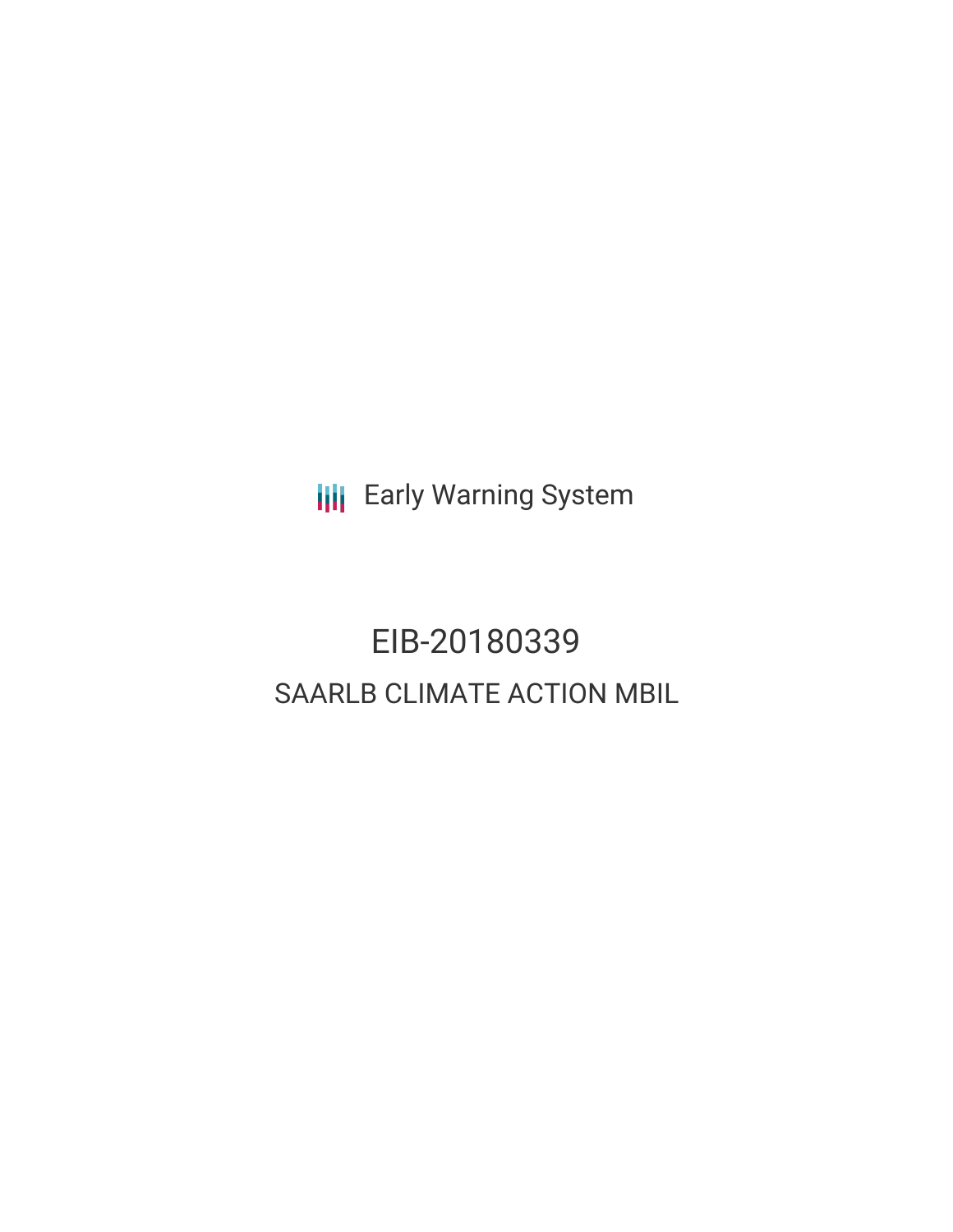

### **Quick Facts**

| <b>Countries</b>               | France, Germany                |
|--------------------------------|--------------------------------|
| <b>Financial Institutions</b>  | European Investment Bank (EIB) |
| <b>Status</b>                  | Proposed                       |
| <b>Bank Risk Rating</b>        | U                              |
| <b>Borrower</b>                | <b>LANDESBANK SAAR</b>         |
| <b>Sectors</b>                 | Energy, Finance                |
| <b>Investment Type(s)</b>      | Loan                           |
| <b>Investment Amount (USD)</b> | \$174.30 million               |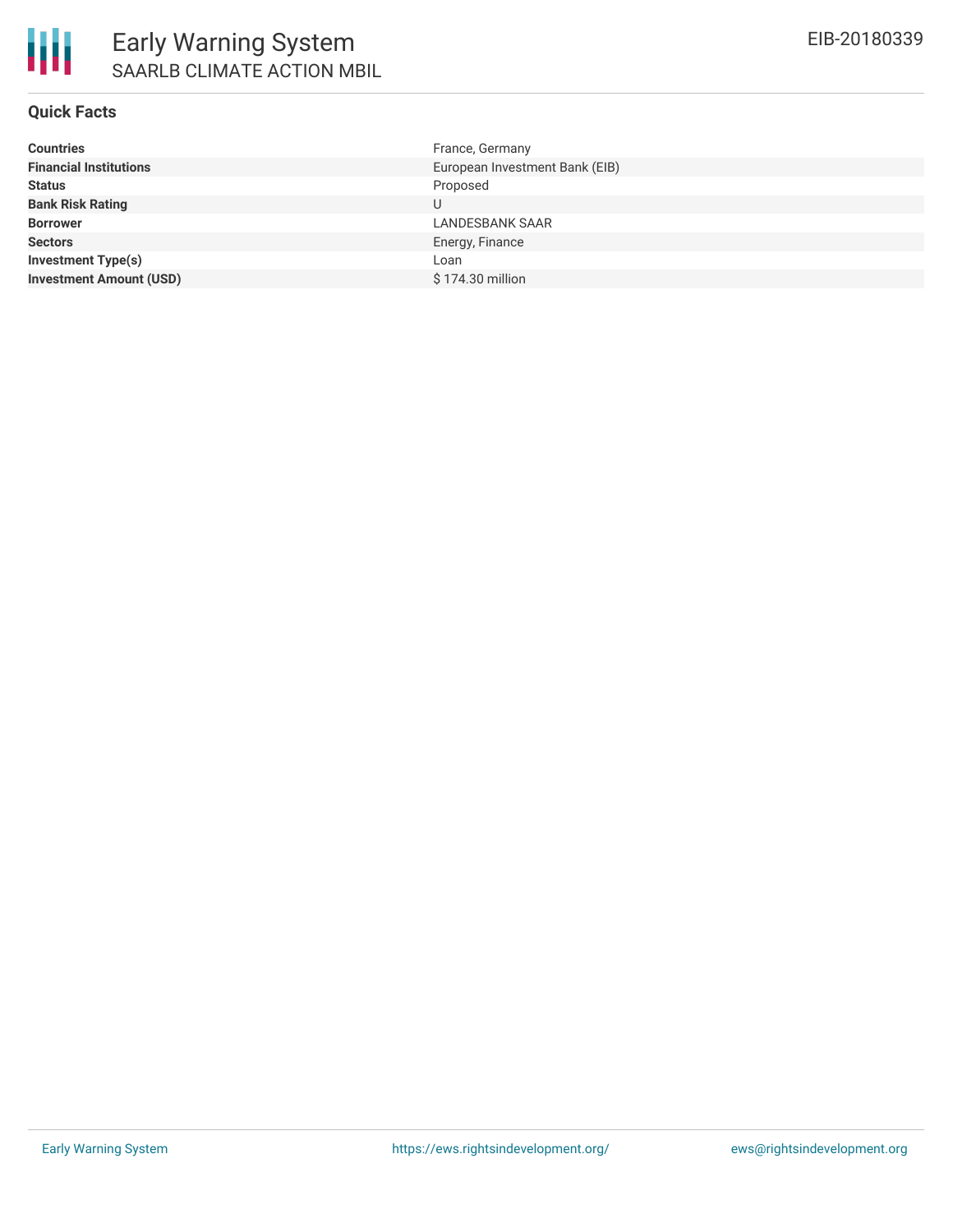

## **Project Description**

This project provides funding to Landesbank Saar for lending to small and medium-sized enterprises, mid-caps, and public sector entities promoting small and medium-sized renewable energy projects in Germany and France.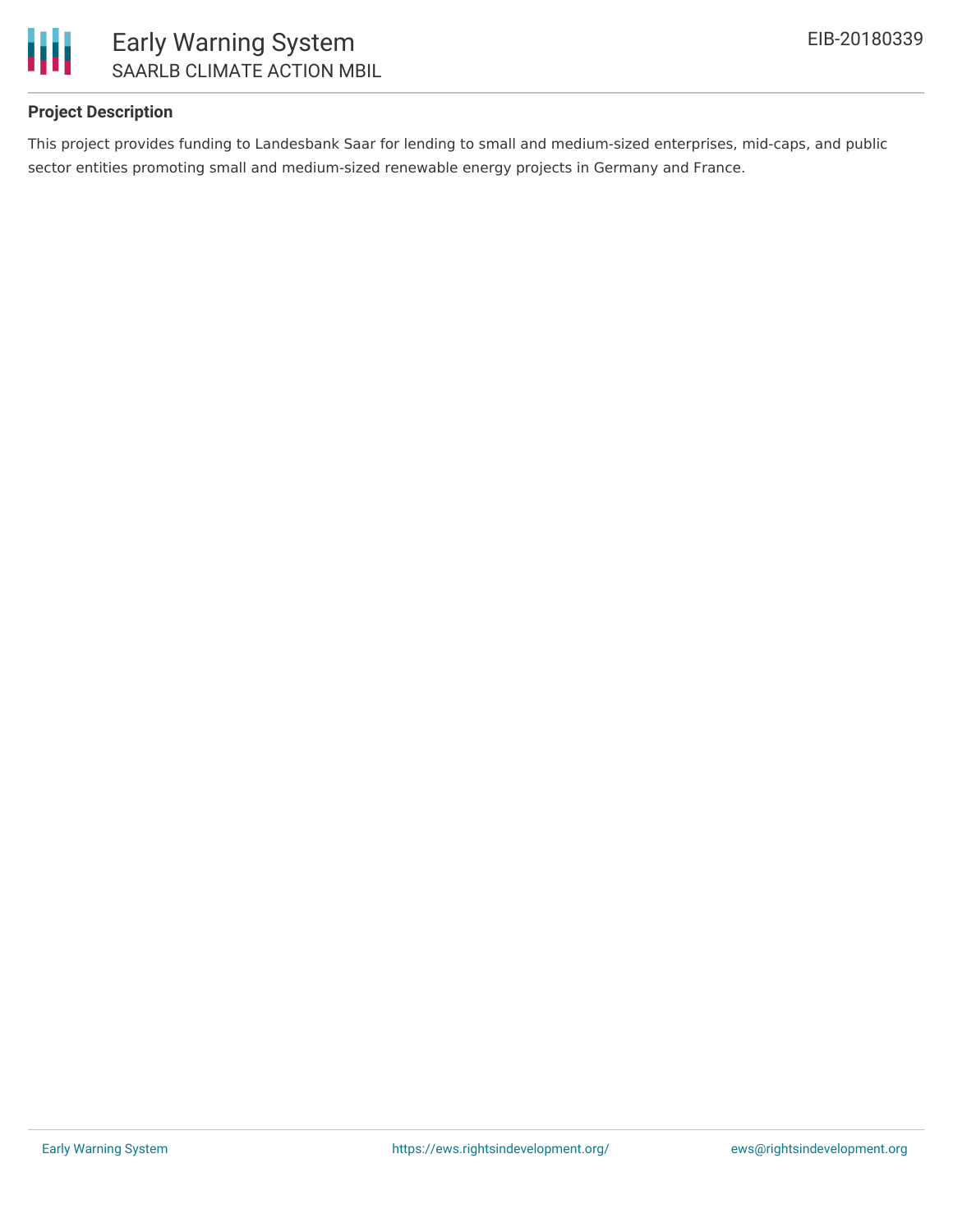### **Investment Description**

European Investment Bank (EIB)

#### **Financial Intermediary**

Financial Intermediary: A commercial bank or financial institution that receives funds from a development bank. A financial intermediary then lends these funds to their clients (private actors) in the form of loans, bonds, guarantees and equity shares. Financial intermediaries include insurance, pension and equity funds. The direct financial relationship is between the development bank and the financial intermediary.

[Landesbank](file:///actor/843/) Saar (Financial Intermediary)